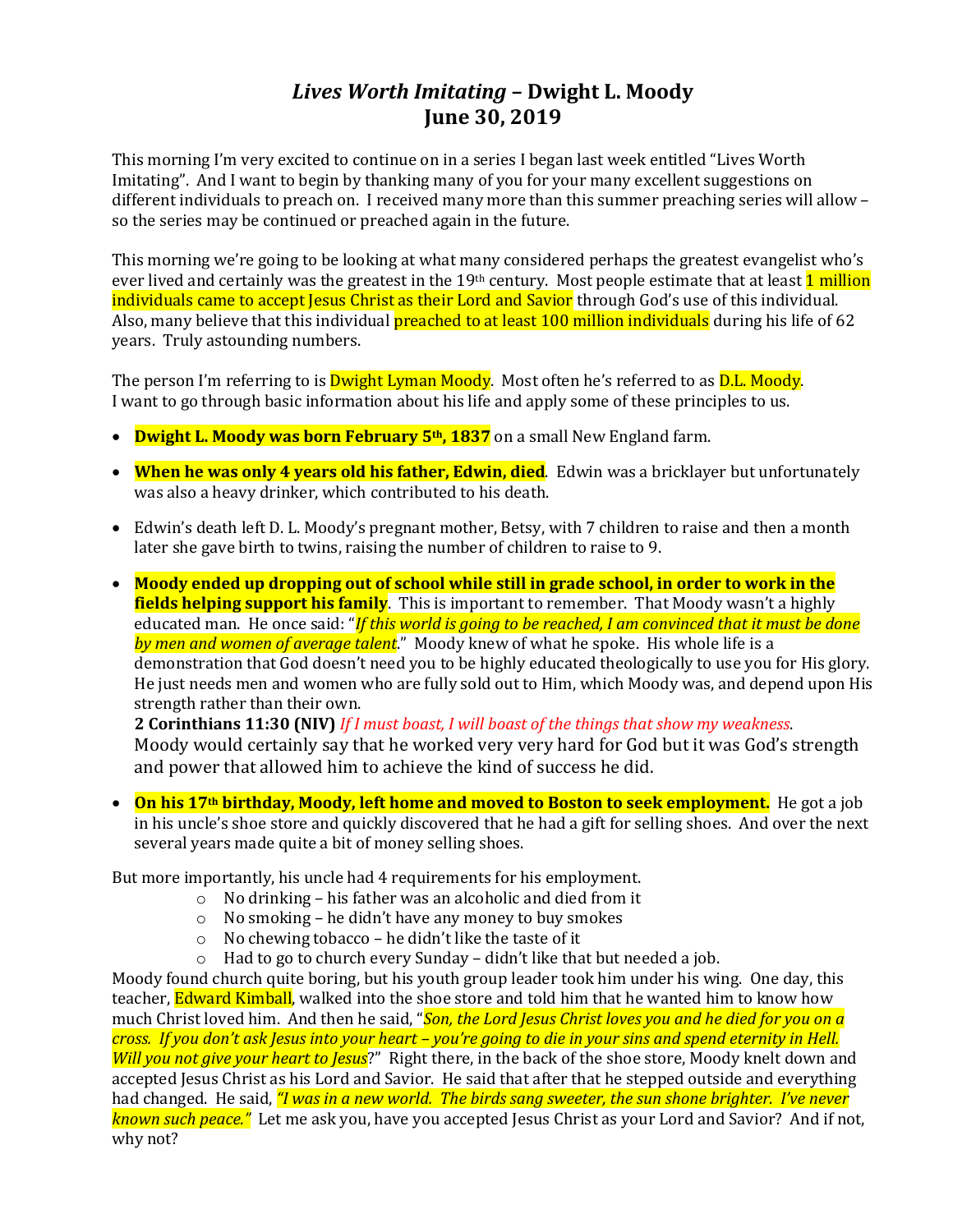- **About a year later, Moody moved to Chicago and began working for another uncle in his shoe store.** He joined a mission band of the First Methodist Church, visiting and distributing tracts at hotels and boarding houses. They went into some of the worst areas in Chicago. Areas where even the police wouldn't go. Moody was struck with the sad plight of many of the kids, who's parents were passed out daily from drinking alcohol. His heart broke for these kids and he resolved that he was going to do what he could to reach them for Christ. He discovered a Sunday School being led on the corner of Chicago and Wells and offered to help. He began going out into the streets recruiting kids to come. The first week he brought in 18 students, which doubled that Sunday Schools attendance. And it kept on building from there. Moody was consumed with getting these kids to Sunday School each week. At one point he expanded his techniques to entice the kids to come. He arranged for free pony rides and would provide free apples and candy to entice kids to come. And kids continued to respond. In the fall of 1858 he started his own Sunday School in an abandoned freight car, but he quickly outgrew that and moved to an old vacant saloon. But he quickly outgrew that as well and the former mayor of Chicago gave him the hall over the city's North Market for his meetings, rent free. Eventually the Sunday School grew to 1,500 kids weekly. Moody recruited teachers, supervised the whole program and got up early on Sunday's to clean out the debris from the dance the night before.
- **In June 1860, Moody decided to abandon secular employment and go into the Lord's work full time.** He was only 23 at the time and was making \$5,000 annually as a shoe salesmen, which was a lot of money back in 1860. Many believe that if he'd have stayed selling shoes he'd have easily made over a million dollars during his career. But God's love for people had grabbed his heart and he had this burning desire for people to come to know the Lord. There's a story told of him spotting this young boy one time down the street and he invited him to come to Sunday School. The boy turned him down. So, Moody offered him an apple or candy, but the boy still turned him down. The boy turned and began running and Moody, all 260 pounds of him, began running after him. Up one street and down another until the young boy ran into a local saloon. Moody chased him in there and was in the process of chasing him into the back room of the saloon when the saloon owner, and also the boy's father, picked up a large butcher knife yelling at Moody – *"You're that crazy man" who's been converting all the people to the Lord and thus wrecking our business. Get out of here right now or I'll kill you."* The Holy Spirit convicted Moody to ask the man about his soul. So, Moody said, *"You're losing money but you're also losing your soul. Why not save yourself and your family by turning your life over to the Lord."* At that, the saloon owner dropped his knife and also dropped to his knees and accepted the Lord. Shortly after that, he closed his saloon to go into the ministry. And many years later, when he retired from a long ministry at his church, that very son, who Moody was chasing through the saloon, took over his father's ministry.

At one point, Moody made a commitment to the Lord that he would never let a day go by in which he wouldn't share the Lord with at least one individual. And there are many great stories of him carrying this out. One night Moody had crawled into bed exhausted after a very long day of ministry, and the Holy Spirit reminded him that he hadn't shared the gospel with anyone that day. Moody tried to bargain with God that he'd gladly share with 5 people the next day if God would just give him a pass for this day, and besides it was raining outside. But the Holy Spirit was unrelenting and so, Moody got out of bed, grabbed an umbrella and walked out into the dark wet night. As he walked he spotted a man leaning up against a light pole. So, Moody approached him and asked him if he knew that God loved him. At this point the man looked at Moody and began to weep. Moody shared with him that God sent Jesus to die on a cross for his sins and invited him to accept Jesus as his Lord and Savior. The man, weeping tears of sorrow and joy did. And in their conversation, he revealed to Moody that he was on his way to the river to kill himself because he didn't think his life mattered to anyone – let alone God.

**Q: Who have you reached out and shared Christ with lately?**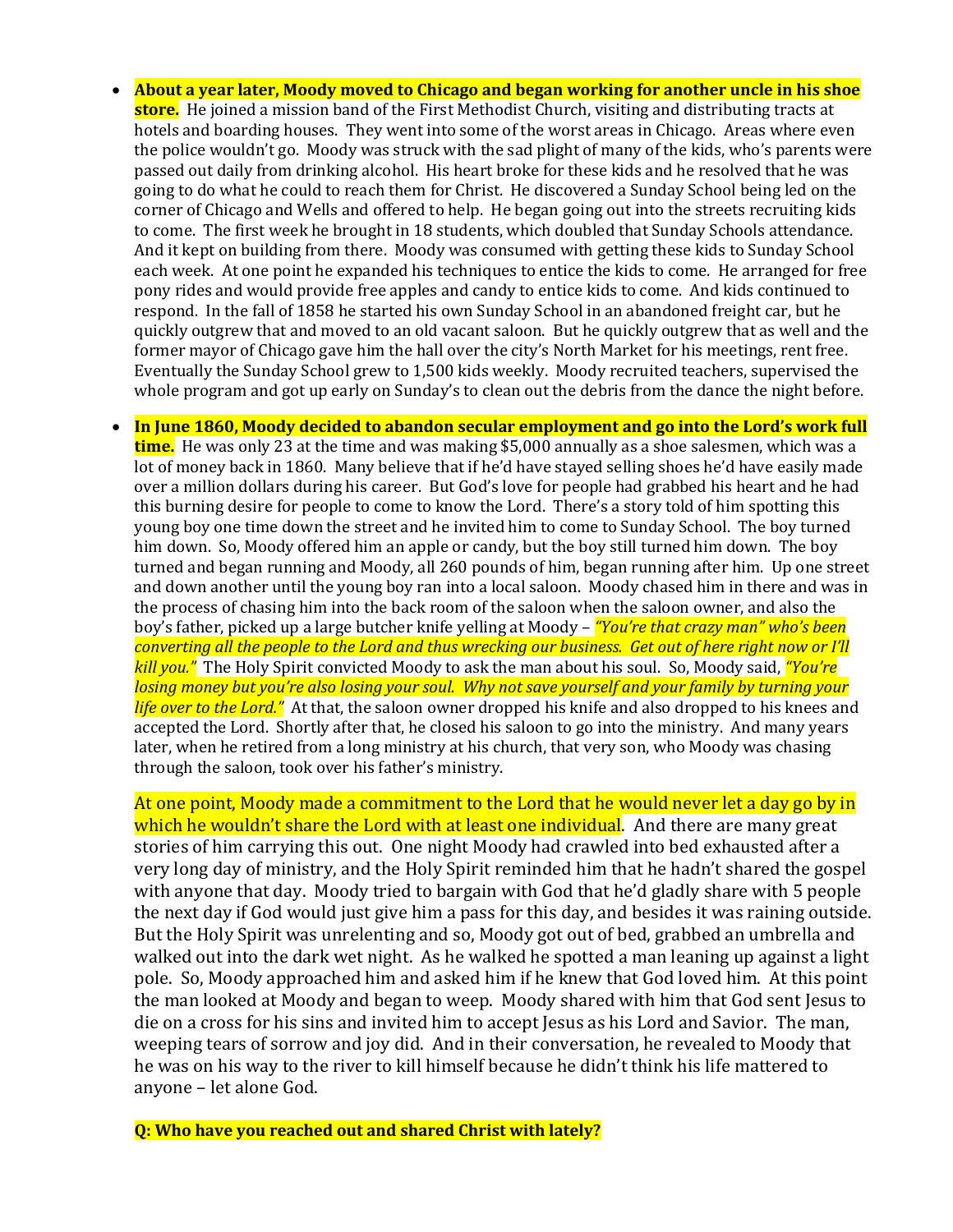- **On August 28, 1862, Moody married Emma Charlotte Revell**, who was one of the workers in his children's Sunday School program. She was 19 and he was 25. They ended up having 3 children: Emma, William and Paul.
- **During the Civil War, Moody worked as a chaplain among the soldiers**, on both sides, showing them God's love and inviting them to accept Jesus Christ as their Lord and Savior.
- **When he was only 26 years old, he raised \$20,000 to erect the Illinois Street Church with a seating capacity of 1,500.** When it opened it's doors it began with 12 members. But over the years was filled to overflowing.
- **In 1867, at the age of 30, Moody and his wife went over to England, partly because of wife's asthma and partly because he was invited to speak at a church.** During his stay over there he ended up preaching in many cities and churches and thousands of people came to accept Jesus Christ as God worked in mighty ways through Moody. One of the most significant things that happened during this trip was he heard **Evangelist Henry Varley** say, *"The world has yet to see what God will do with and for, and through , and in, and by, the man who is fully consecrated to Him."* This struck Moody deeply and he made a covenant with God, that by God's grace and strength, he would be that man. And from all appearances it seems that Moody kept that commitment.

## **Q: could that be said of you – that you're totally sold out to serving God with everything you have and are?**

- **Another significant event in Moody's life was hearing Ira A. Sankey sing at a YMCA convention in July of 1870.** Sankey sang, "There is a Fountain Filled with Blood". Afterwards, Moody approached Sankey and said, "*You've go to come to Chicago and help me. I've been looking for you for 8 years.*" Sankey soon left his post office job in Pennsylvania and joined Moody in Chicago in 1871. From that point on, this duo became a sensation. Many people were first moved by Sankey's powerful voice and obvious conviction of the Lord and then Moody would preach and people were convicted by the Holy Spirit to turn their lives over to the Lord.
- **Later in October of that same year, Moody was finishing up a Sunday night sermon and told the people to think about their relationship with Lord and spend the week praying about it.** And next Sunday come back and Moody believed that many of them would come back and turn their lives over to the Lord. Tragically, that group of people never reconvened because that night the great Chicago fire swept through the city destroying many buildings, including their worship center and many people's lives were lost forever. This haunted Moody the rest of his life and he decided that he would never end a service again without giving individuals a chance to turn their lives over the Lord.
- **The last significant event of Moody's life that I'd like to highlight involves a couple of ladies in his church.** These ladies were there faithfully Sunday after Sunday listening to and praying for Moody. At one point, Sarah Cooke approached Moody and mentioned that her and her friend had been faithfully praying for Moody that he would receive the outpouring of the Holy Spirit upon him which would change his life and allow him greater power in his preaching. Moody thanked Ms. Cooke but wasn't entirely convinced he needed that. However, after considering their thoughts and praying about he asked if he could meet with them. So, weekly they met and he prayed with them. But nothing remarkable happened. Sarah reported that on the Friday before the great Chicago Fire, "*Mr. Moody's agony was so great that he rolled on the floor and in the midst of many tears and groans cried to God to be baptized with the Holy Ghost and fire, like the early disciples were)".* Following the fire, Moody went to New York City to raise funds to rebuild the church and the YMCA building. While walking down a street one day, suddenly it seemed like the heavens opened up and the Holy Spirit was poured out upon him. He quickly went to friends house nearby and asked if he could use a room. He locked himself in the room and for the next several hours the Holy Spirit was poured out upon him in such a powerful way that he ended up asking God to stay His hand lest he die. Moody says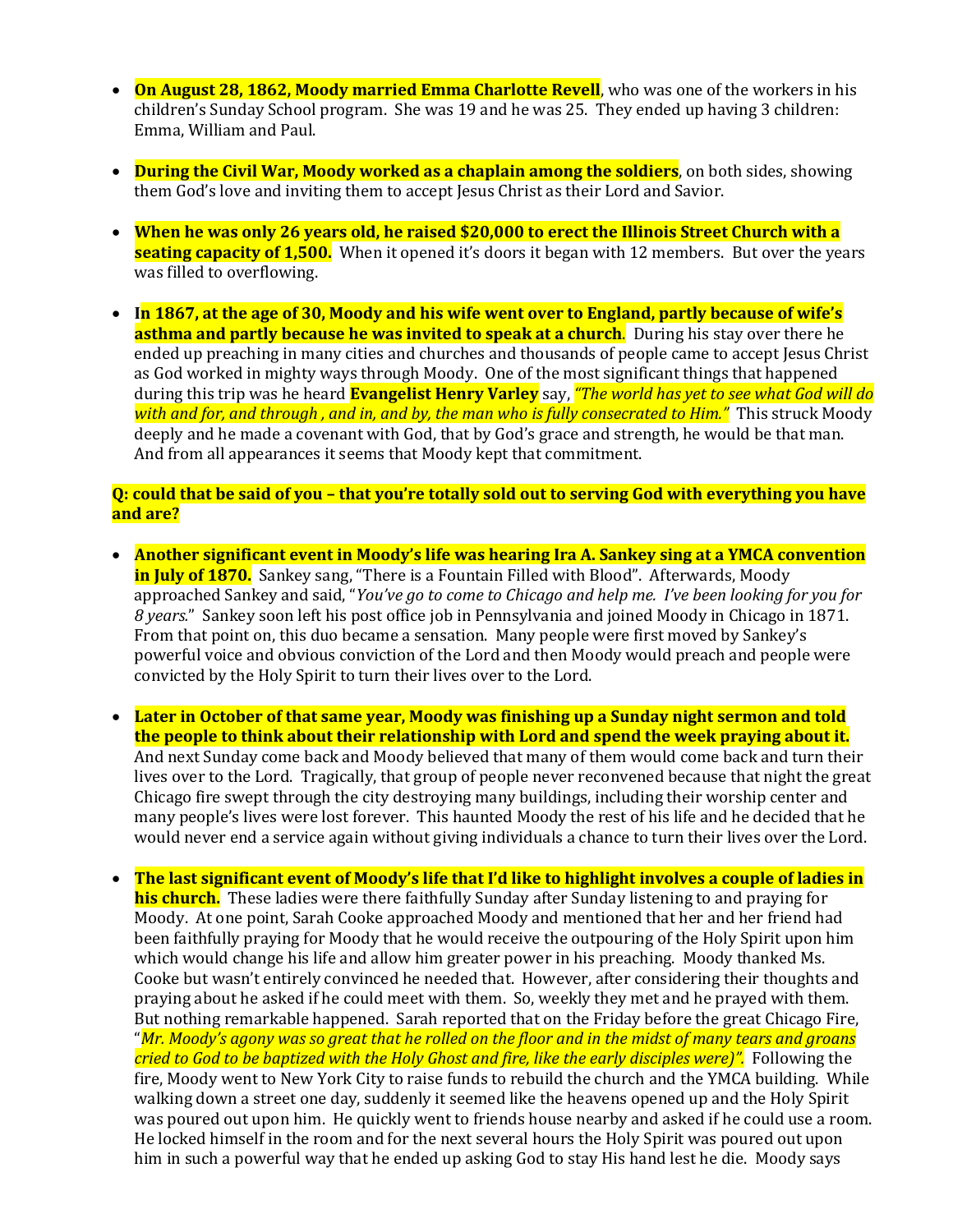that after that experience his sermons were filled with power unlike prior to this and many more people began to repent of their sins and accept Jesus Christ as their Lord and Savior.

• Moody went home to be with the Lord on December 22, 1899. Prior to his death he said these words,

*"Some day you will read in the papers that D. L. Moody, of East Northfield, is dead. Don't you believe a word of it! At that moment I shall be more alive than I am now. I shall have gone up higher, that is all; out of this old clay tenement into a house that is immortal—a body that death cannot touch; that sin cannot taint; a body fashioned like unto His glorious body."*

During his lifetime, D. L. Moody did many other amazing things that I don't have time to mention.

- He established **three colleges**
- He established what is now knows as the **Moody Bible Institute**
- He **published sold hymn books** and which brought into lots of money. But Moody refused to profit from their sale and instead gave all of the money to be used in ministry efforts.
- One of Moody's sons remembered him as a "*stout and bearded Peter Pay, a boy who never really grew up."* He did everything on a dramatic scale. He took ice-cold water baths 3 times a day. He was a wonderful storyteller and relished practical jokes.

Preacher R.A. Torrey was one of Moody's closest friends, was mentored by Moody and often traveled around and preached with him. After Moody's death, he preached a sermon entitled **Why God Used D.L. Moody.** In the sermon he said the whole secret of why D.L. Moody was such a mightily used man of God can be found in **Psalm 62:11** *"One thing God has spoken, two things I have heard: "Power belongs to you, God, and with you Lord, is unfailing love"; and "You reward everyone according to what they have done."*

Moody was convinced that if you showed people the love of God in practical and creative ways that they would quite likely be inclined to turn repent of their sins and turn their lives over to the control of Jesus who demonstrated his love for them by dying on a cross.

Torrey ended his sermon with **2 Chronicles 16:9 (NIV) "***For the eyes of the Lord range throughout the earth to strengthen those whose hearts are fully committed to him."* And he ended with: "I believe God found such a man in Dwight L. Moody."

#### **Q: Does God find that in you as well?**

Tomorrow night, in Life Group, we're going to be looking more into Torrey's insights on the life of Dwight L. Moody and how these insights could be applied to our lives as well. I want to invite you to join us in the Welcome Center from 6:30-8pm tomorrow evening.

**Invitation hymn:**